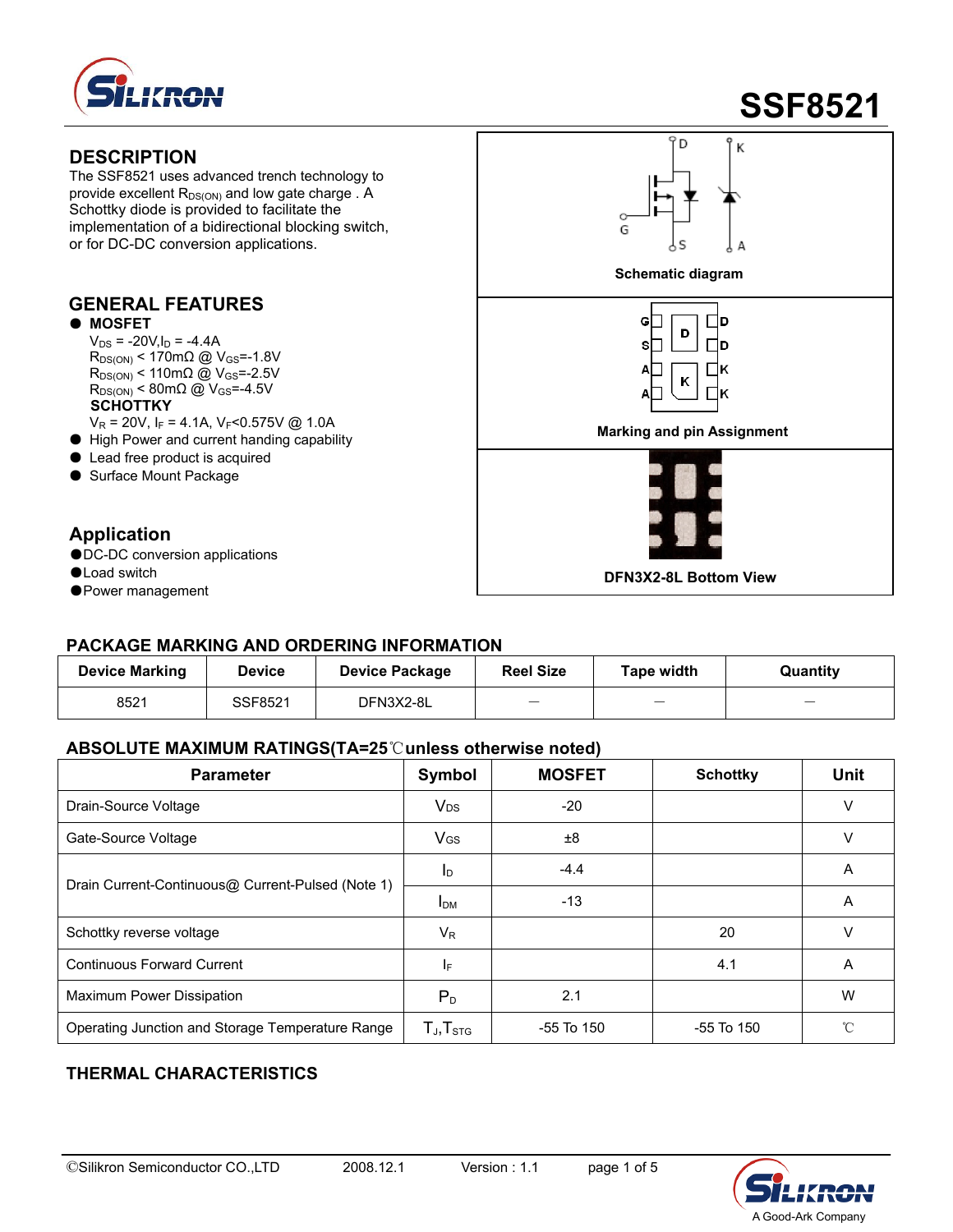

| <b>MOSFET</b>                                    |                |     |                |
|--------------------------------------------------|----------------|-----|----------------|
| Thermal Resistance, Junction-to-Ambient (Note 2) | $R_{\theta$ JA | 100 | $^{\circ}$ C/W |

#### **ELECTRICAL CHARACTERISTICS (TA=25**℃**unless otherwise noted)**

| <b>Parameter</b>                          | Symbol                   | <b>Condition</b>                                              | Min     | <b>Typ</b> | <b>Max</b> | <b>Unit</b>  |  |
|-------------------------------------------|--------------------------|---------------------------------------------------------------|---------|------------|------------|--------------|--|
| OFF CHARACTERISTICS                       |                          |                                                               |         |            |            |              |  |
| Drain-Source Breakdown Voltage            | <b>BV</b> <sub>DSS</sub> | $V_{GS}$ =0V I <sub>D</sub> =-250µA                           | $-20$   |            |            | $\vee$       |  |
| Zero Gate Voltage Drain Current           | $I_{DSS}$                | $V_{DS}$ =-16V, $V_{GS}$ =0V                                  |         |            | $-1$       | μA           |  |
| Gate-Body Leakage Current                 | lgss                     | $V_{GS} = \pm 8V, V_{DS} = 0V$                                |         |            | ±100       | nA           |  |
| <b>ON CHARACTERISTICS (Note 3)</b>        |                          |                                                               |         |            |            |              |  |
| <b>Gate Threshold Voltage</b>             | $V_{GS(th)}$             | $V_{DS} = V_{GS}I_D = -250\mu A$                              | $-0.45$ |            | $-1.2$     | $\mathsf{V}$ |  |
|                                           |                          | $V_{GS} = -4.5V$ , $I_D = -3.2A$                              |         | 64         | 80         |              |  |
| Static Drain-Source On-Resistance         | $R_{DS(ON)}$             | $V_{GS}$ =-2.5V, $I_D$ =-2.2A                                 |         | 85         | 110        | $m\Omega$    |  |
|                                           |                          | $V_{GS}$ =-1.8V, $I_D$ =-1.0A                                 |         | 120        | 170        |              |  |
| Transconductance<br>Forward               | $g_{FS}$                 | $V_{DS}$ =-10V, $I_D$ =-2.9A                                  |         | 8          |            | S            |  |
| <b>DYNAMIC CHARACTERISTICS (Note4)</b>    |                          |                                                               |         |            |            |              |  |
| Input Capacitance                         | $C_{\text{lss}}$         |                                                               |         | 680        |            | PF           |  |
| <b>Output Capacitance</b>                 | C <sub>oss</sub>         | $V_{DS} = -10V, V_{GS} = 0V,$<br>$F=1.0MHz$                   |         | 100        |            | PF           |  |
| Reverse Transfer Capacitance              | C <sub>rss</sub>         |                                                               |         | 70         |            | PF           |  |
| <b>SWITCHING CHARACTERISTICS (Note 4)</b> |                          |                                                               |         |            |            |              |  |
| Turn-on Delay Time                        | $t_{d(on)}$              |                                                               |         | 5.8        |            | nS           |  |
| Turn-on Rise Time                         | $t_{\sf r}$              | $V_{DD}$ =-10V, $I_D$ =-3.2A                                  |         | 11.7       |            | nS           |  |
| Turn-Off Delay Time                       | $t_{d(\text{off})}$      | $V_{GS}$ =-4.5V, R <sub>GEN</sub> =2.4 $\Omega$               |         | 16         |            | nS           |  |
| Turn-Off Fall Time                        | $t_{\rm f}$              |                                                               |         | 12.4       |            | nS           |  |
| <b>Total Gate Charge</b>                  | $Q_g$                    |                                                               |         | 7.4        |            | nC           |  |
| Gate-Source Charge                        | $Q_{gs}$                 | $V_{DS}$ =-10V, I <sub>D</sub> =-3.2A, V <sub>GS</sub> =-4.5V |         | 1.4        |            | nC           |  |
| Gate-Drain Charge                         | $Q_{gd}$                 |                                                               |         | 2.5        |            | nC           |  |
| DRAIN-SOURCE DIODE CHARACTERISTICS        |                          |                                                               |         |            |            |              |  |
| Diode Forward Voltage (Note 3)            | $V_{SD}$                 | $V_{GS} = 0V, I_S = -2.5A$                                    |         | $-0.8$     | $-1.2$     | V            |  |
| Reverse Recovery Time                     | Trr                      | $V_{GS}$ = 0 V, $I_S$ = -1.0 A,                               |         | 13.5       |            | nS           |  |
| Reverse Recovery Charge                   | Qrr                      | $d_{\text{IS}}/dt = 100$ A/us                                 |         | 6.5        |            | nC           |  |

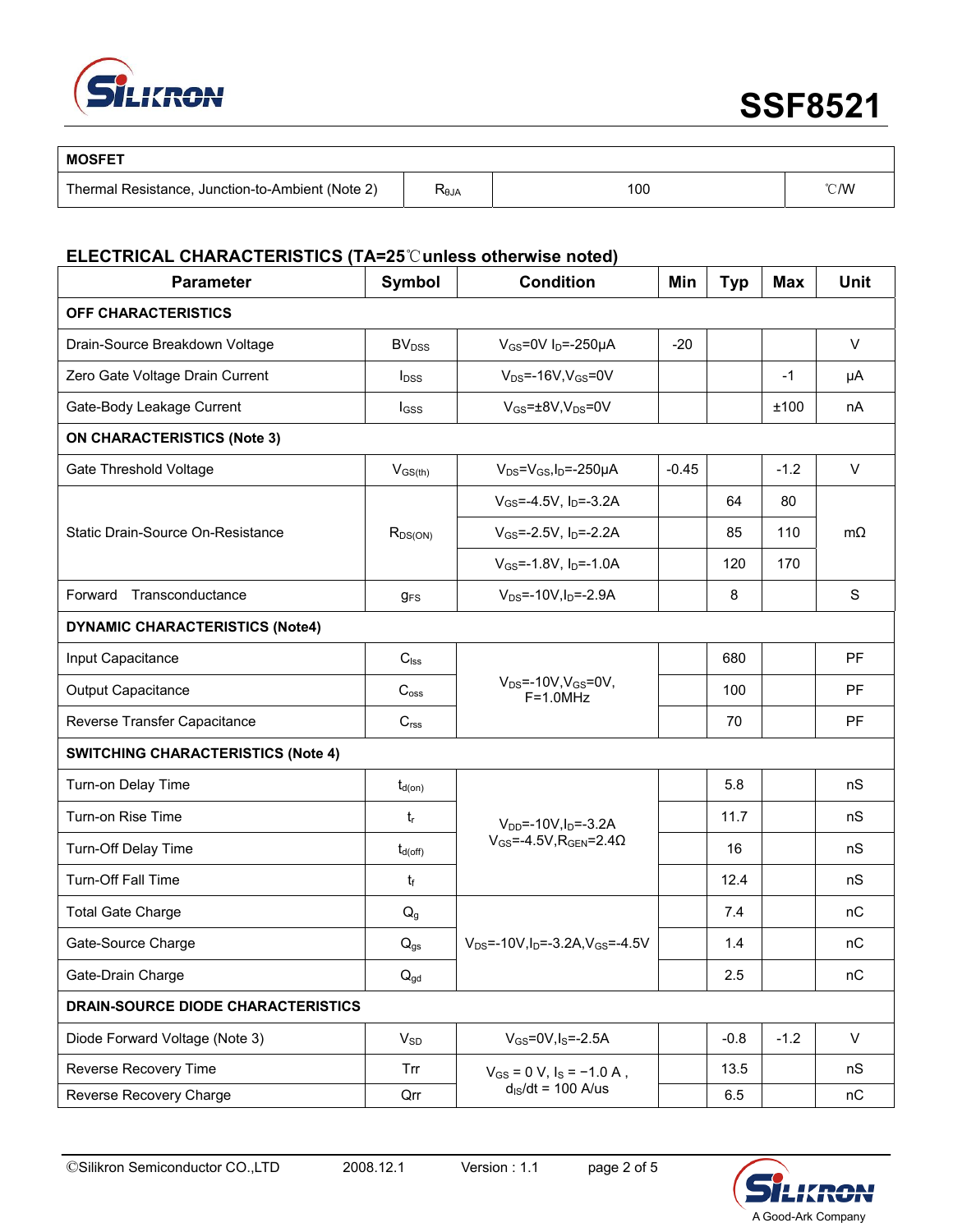

#### **SCHOTTKY DIODE PARAMETERS**

| Forward Voltage Drop            | vι  | l⊧=1.0A    | 0.51 | 0.575 |    |
|---------------------------------|-----|------------|------|-------|----|
| Maximum reverse leakage current | Irm | $V_R$ =20V |      |       | uΑ |

#### **NOTES:**

**1.** Repetitive Rating: Pulse width limited by maximum junction temperature.

**2.** Surface Mounted on FR4 Board, t ≤ 10 sec.

**3.** Pulse Test: Pulse Width ≤ 300μs, Duty Cycle ≤ 2%.

**4.** Guaranteed by design, not subject to production testing.

## **TYPICAL ELECTRICAL AND THERMAL CHARACTERISTICS**



**Figure1:Switching Test Circuit** 



#### **Figure 2:Switching Waveforms**



**Square Wave Pluse Duration(sec) Figure 3: Normalized Maximum Transient Thermal Impedanc**

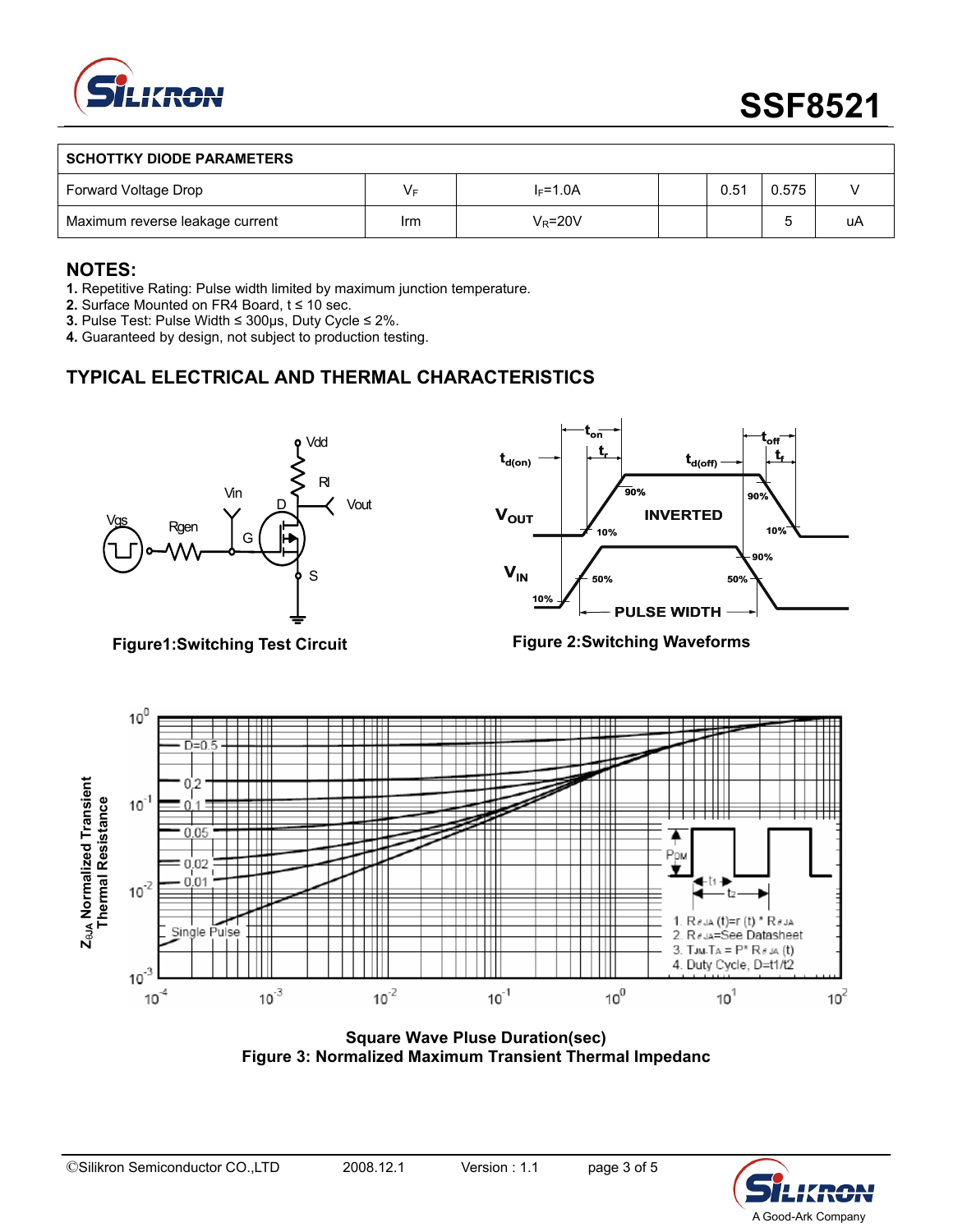

## **DFN3X2-8L PACKAGE INFORMATION**

e

**Dimensions in Millimeters (UNIT:mm)**





Ŧ Ť Α3  $\leqslant$ **SIDE** VIEW

| <b>COMMON DIMENSIONS(MM)</b> |                         |      |      |  |  |
|------------------------------|-------------------------|------|------|--|--|
| PKG.                         | <b>W:VERY VERY THIN</b> |      |      |  |  |
| REF.                         | MIN.                    | NOM. | MAX. |  |  |
| A                            | 0.70                    | 0.75 | 0.80 |  |  |
| A <sub>1</sub>               | 0.00                    |      | 0.05 |  |  |
| A <sub>3</sub>               | 0.2 REF.                |      |      |  |  |
| D                            | 2.95                    | 3.00 | 3.05 |  |  |
| Е                            | 1.95                    | 2.00 | 2.05 |  |  |
| b                            | 0.25                    | 0.30 | 0.35 |  |  |
| L                            | 0.28                    | 0.35 | 0.43 |  |  |
| D <sub>2</sub>               | 0.77                    | 0.92 | 1.02 |  |  |
| E <sub>2</sub>               | 0.20                    | 0.30 | 0.40 |  |  |
| е                            | 0.65 BCS.               |      |      |  |  |

#### **NOTES**:

1. All dimensions are in millimeters.

2. Tolerance ±0.10mm (4 mil) unless otherwise specified

3. Package body sizes exclude mold flash and gate burrs. Mold flash at the non-lead sides should be less than 5 mils.

4. Dimension L is measured in gauge plane.

5. Controlling dimension is millimeter, converted inch dimensions are not necessarily exac